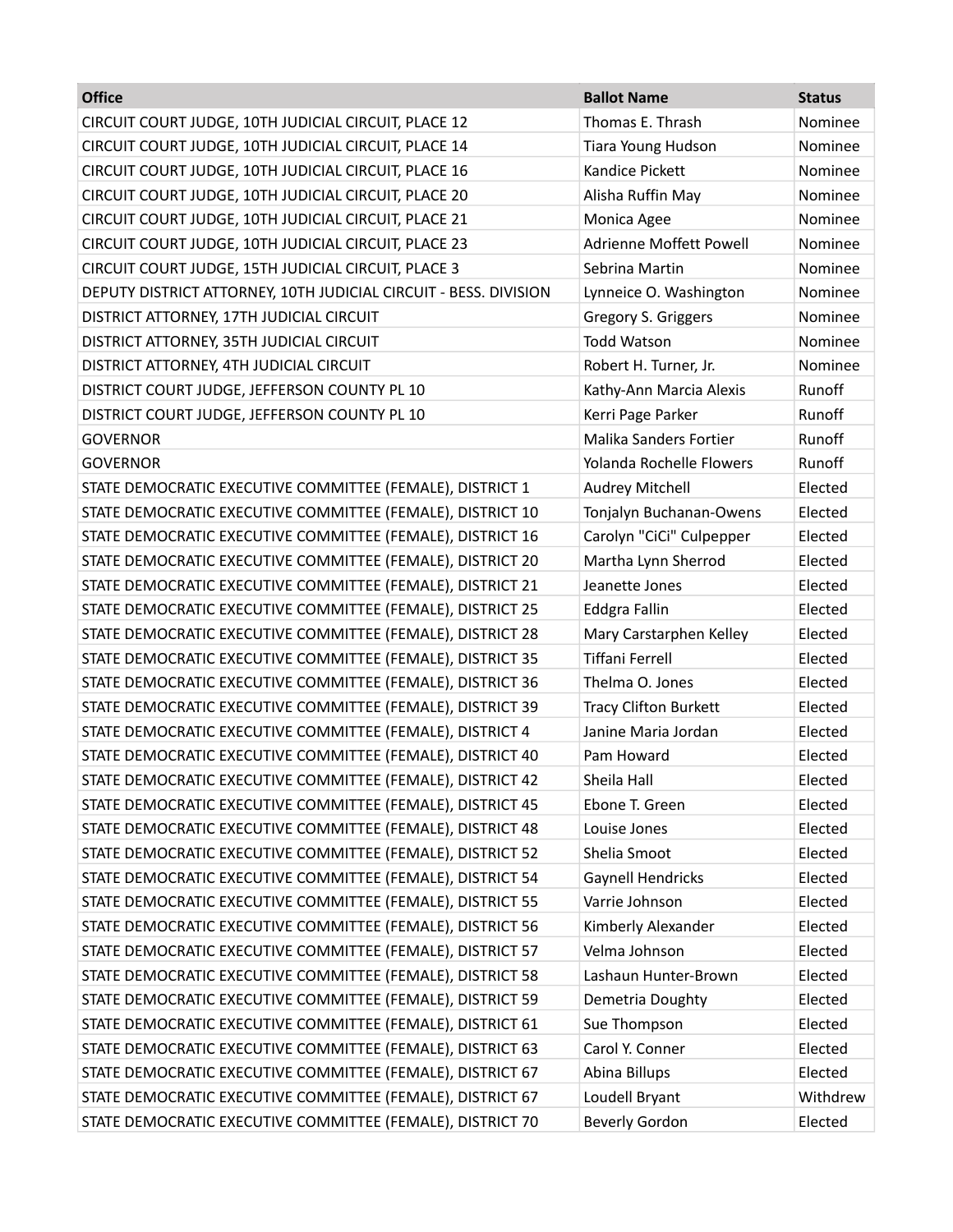| <b>Office</b>                                              | <b>Ballot Name</b>            | <b>Status</b> |
|------------------------------------------------------------|-------------------------------|---------------|
| STATE DEMOCRATIC EXECUTIVE COMMITTEE (FEMALE), DISTRICT 71 | Bettye R. Maye                | Elected       |
| STATE DEMOCRATIC EXECUTIVE COMMITTEE (FEMALE), DISTRICT 74 | Tyna D. Davis                 | Elected       |
| STATE DEMOCRATIC EXECUTIVE COMMITTEE (FEMALE), DISTRICT 75 | Mary Louise Briers            | Elected       |
| STATE DEMOCRATIC EXECUTIVE COMMITTEE (FEMALE), DISTRICT 76 | <b>Tammy Knight Fleming</b>   | Elected       |
| STATE DEMOCRATIC EXECUTIVE COMMITTEE (FEMALE), DISTRICT 77 | Janet Y. Buskey               | Elected       |
| STATE DEMOCRATIC EXECUTIVE COMMITTEE (FEMALE), DISTRICT 78 | Brenda Deramus Coleman        | Elected       |
| STATE DEMOCRATIC EXECUTIVE COMMITTEE (FEMALE), DISTRICT 79 | Nancy Carlton Bendinger       | Elected       |
| STATE DEMOCRATIC EXECUTIVE COMMITTEE (FEMALE), DISTRICT 8  | <b>Ernestine Bell Elliott</b> | Elected       |
| STATE DEMOCRATIC EXECUTIVE COMMITTEE (FEMALE), DISTRICT 83 | Patsy Boyd-Parker             | Elected       |
| STATE DEMOCRATIC EXECUTIVE COMMITTEE (FEMALE), DISTRICT 89 | Monica Denise Riley           | Elected       |
| STATE DEMOCRATIC EXECUTIVE COMMITTEE (FEMALE), DISTRICT 89 | <b>Ashley Mallory</b>         | Withdrew      |
| STATE DEMOCRATIC EXECUTIVE COMMITTEE (FEMALE), DISTRICT 9  | Claudette C. Owens            | Elected       |
| STATE DEMOCRATIC EXECUTIVE COMMITTEE (FEMALE), DISTRICT 90 | <b>Beulah Cook</b>            | Elected       |
| STATE DEMOCRATIC EXECUTIVE COMMITTEE (FEMALE), DISTRICT 93 | Arlissa E. Minniefield        | Elected       |
| STATE DEMOCRATIC EXECUTIVE COMMITTEE (FEMALE), DISTRICT 96 | Eartha R. Martin              | Elected       |
| STATE DEMOCRATIC EXECUTIVE COMMITTEE (FEMALE), DISTRICT 97 | Mary B. Morris                | Elected       |
| STATE DEMOCRATIC EXECUTIVE COMMITTEE (FEMALE), DISTRICT 99 | Pamela J. Laffitte            | Elected       |
| STATE DEMOCRATIC EXECUTIVE COMMITTEE (MALE), DISTRICT 103  | Willie E. Tolbert Jr.         | Elected       |
| STATE DEMOCRATIC EXECUTIVE COMMITTEE (MALE), DISTRICT 104  | Darius V. Evans               | Elected       |
| STATE DEMOCRATIC EXECUTIVE COMMITTEE (MALE), DISTRICT 18   | Charles A. Dale               | Elected       |
| STATE DEMOCRATIC EXECUTIVE COMMITTEE (MALE), DISTRICT 19   | Will Culver                   | Elected       |
| STATE DEMOCRATIC EXECUTIVE COMMITTEE (MALE), DISTRICT 20   | Tom Ryan                      | Elected       |
| STATE DEMOCRATIC EXECUTIVE COMMITTEE (MALE), DISTRICT 21   | Parker Griffith               | Elected       |
| STATE DEMOCRATIC EXECUTIVE COMMITTEE (MALE), DISTRICT 22   | William L. Krause             | Elected       |
| STATE DEMOCRATIC EXECUTIVE COMMITTEE (MALE), DISTRICT 28   | Jeffery Washington            | Elected       |
| STATE DEMOCRATIC EXECUTIVE COMMITTEE (MALE), DISTRICT 3    | Anthony L. Gunn               | Elected       |
| STATE DEMOCRATIC EXECUTIVE COMMITTEE (MALE), DISTRICT 36   | Jesse J. Frazier              | Elected       |
| STATE DEMOCRATIC EXECUTIVE COMMITTEE (MALE), DISTRICT 4    | Okaeri "Oky" Hernandez        | Elected       |
| STATE DEMOCRATIC EXECUTIVE COMMITTEE (MALE), DISTRICT 40   | Christopher Taylor            | Elected       |
| STATE DEMOCRATIC EXECUTIVE COMMITTEE (MALE), DISTRICT 46   | Courtney French               | Elected       |
| STATE DEMOCRATIC EXECUTIVE COMMITTEE (MALE), DISTRICT 47   | Jordan Pittman                | Elected       |
| STATE DEMOCRATIC EXECUTIVE COMMITTEE (MALE), DISTRICT 53   | <b>Anthony Daniels</b>        | Elected       |
| STATE DEMOCRATIC EXECUTIVE COMMITTEE (MALE), DISTRICT 54   | Elias Hendricks, Jr.          | Elected       |
| STATE DEMOCRATIC EXECUTIVE COMMITTEE (MALE), DISTRICT 55   | <b>Antwon Bernard Womack</b>  | Elected       |
| STATE DEMOCRATIC EXECUTIVE COMMITTEE (MALE), DISTRICT 56   | Grover Dunn                   | Elected       |
| STATE DEMOCRATIC EXECUTIVE COMMITTEE (MALE), DISTRICT 57   | Nathan Logan, Jr.             | Elected       |
| STATE DEMOCRATIC EXECUTIVE COMMITTEE (MALE), DISTRICT 59   | Michael Moore                 | Elected       |
| STATE DEMOCRATIC EXECUTIVE COMMITTEE (MALE), DISTRICT 6    | <b>Benard Simelton</b>        | Elected       |
| STATE DEMOCRATIC EXECUTIVE COMMITTEE (MALE), DISTRICT 60   | <b>Eric Hall</b>              | Elected       |
| STATE DEMOCRATIC EXECUTIVE COMMITTEE (MALE), DISTRICT 71   | Thomas O. Moore, Sr.          | Elected       |
| STATE DEMOCRATIC EXECUTIVE COMMITTEE (MALE), DISTRICT 74   | Warren L. Davis               | Elected       |
| STATE DEMOCRATIC EXECUTIVE COMMITTEE (MALE), DISTRICT 75   | Joe M. Reed                   | Elected       |